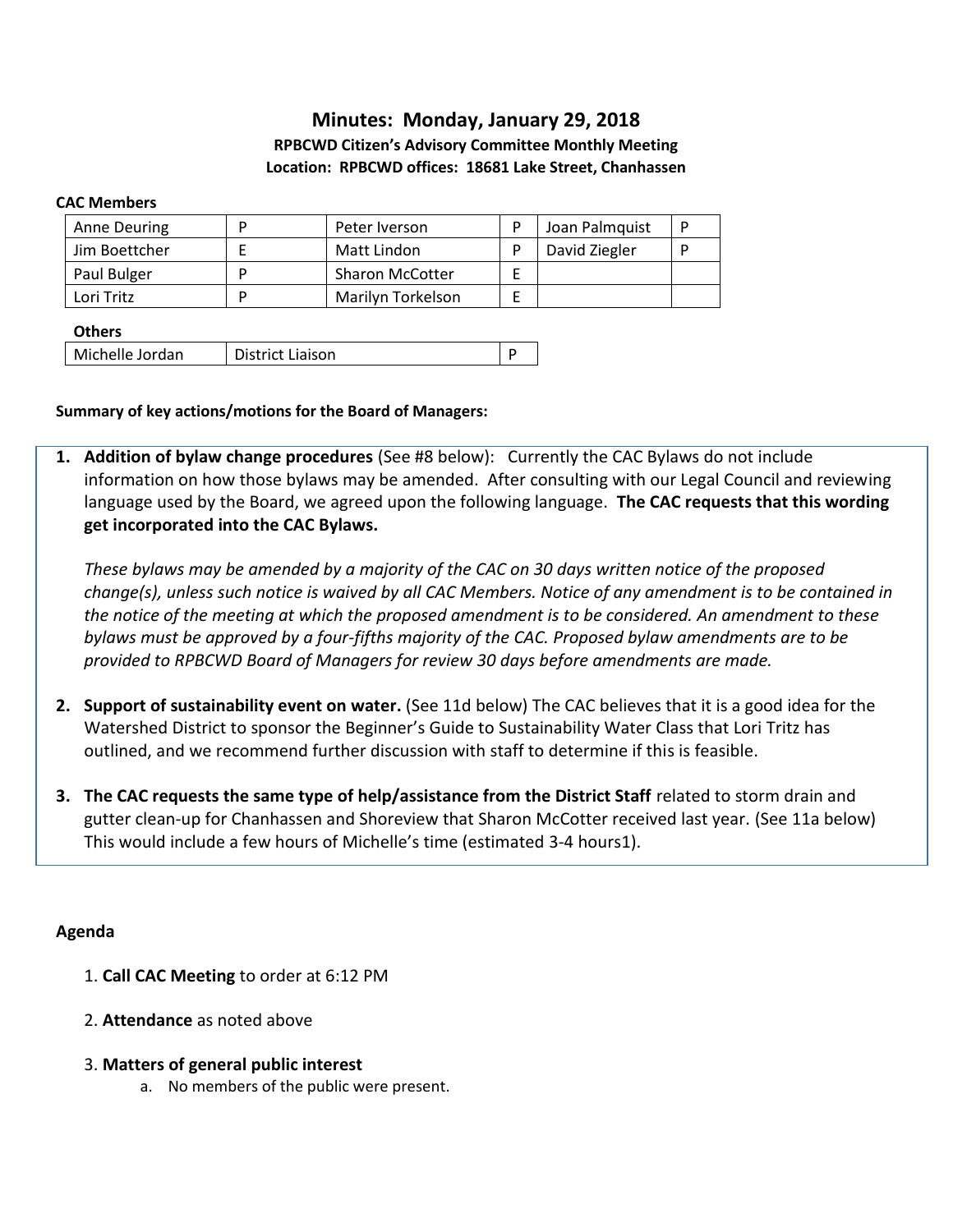**4. Approval of Agenda:** Joan made motion, seconded by Lori, to delay the elections until February, so more members, including the new members can be present. Motion passed and agenda approved as modified.

**5. Welcome New Members (All)** Lori Tritz, new member of CAC was introduced. She is a Master Water Steward, a Master Naturalist and on the Eden Prairie Conservation Commission. She introduced herself and spoke of her interest in working on storm drains in particular.

**6. Approval of previous (December) CAC Meeting Minutes**: Joan motioned and Matt seconded to approve minutes of the December meeting as amended, indicating that Matt was present**.** 

**7. Election of Officers:** This is being delayed until next month, when more members and more new members will be here.

**8. Addition of bylaw change procedures** (David, Michelle) see proposed bylaw amendment procedure below. Currently our bylaws do not include any wording on how to amend them.

Motion was made Joan and Lori to submit the recommendation that this wording gets incorporated into the CAC bylaws. Passed, unopposed and agreed to call this to the attention of the Board in our minutes.

*These bylaws may be amended by a majority of the CAC on 30 days written notice of the proposed change(s), unless such notice is waived by all CAC Members. Notice of any amendment is to be contained in the notice of the meeting at which the proposed amendment is to be considered. An amendment to these bylaws must be approved by a four-fifths majority of the CAC. Proposed bylaw amendments are to be provided to RPBCWD Board of Managers for review 30 days before amendments are made.* 

**9. Review 10-year plan (**All), Update on public comments for 10-year plan (Michelle):

The comment period is closed. Comments were received from individual citizens as well as agencies, cities, etc. Staff created a giant spreadsheet of the comments and are reviewing them now. Michelle will check on the process. Joan feels strongly that several CAC members provided specific comments, (e.g. related to the creation of SMART goals) and we would like to hear how our ideas were incorporated, or not. If they are not in the plan, how might they be included? In the end it was decided that we would request Administrator Claire come to the Feb. CAC meeting and give us an update, if possible. March 15 is the public meeting to discuss the plan the CAC would like to and we would like to have a chance to discuss changes before it is locked down. Michelle will confirm date of public meeting and next steps and let the CAC know.

**10. Input on Education & Outreach for 2018,** including proposed interface with other watershed CACs. At MAWD Sharon talked to some others representatives and discussed the idea of doing a "CAC Swap" to discuss common issues. Lori said the Conservation Commission has discussions with other sister cities, and they get together to share ideas, etc. She thinks such an exchange with other CAC's would be a great idea. Paul suggested getting together at Unmapped Brewery, as it includes a map of the watershed as part of its decor. Michelle will get an update from Claire on the status of this idea.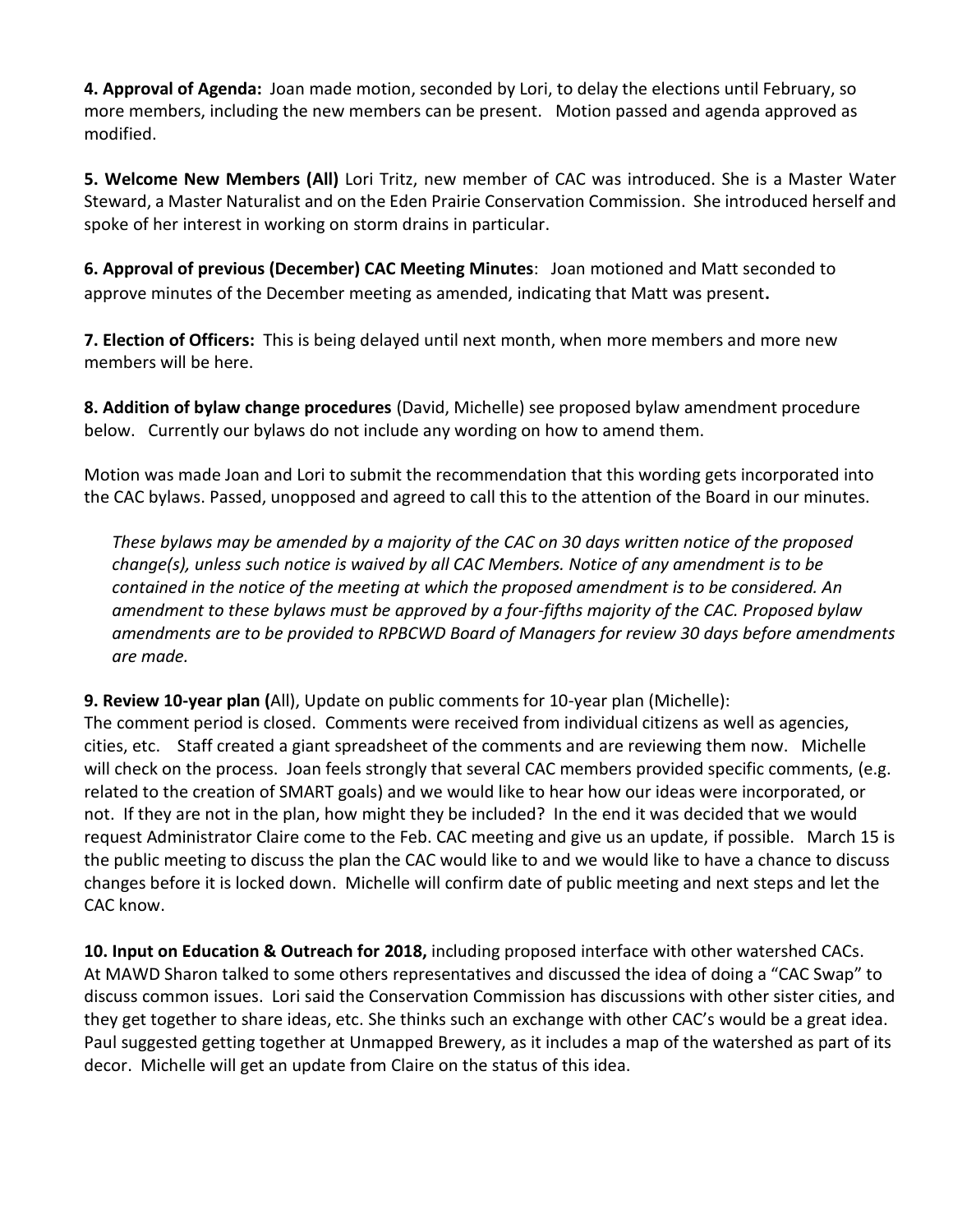Update from Michelle:

- Focus topics for E and O have been chosen for the year and they are wetlands, chloride, and restoration. Terry and Zach will be leading a Wetland Walk May on 19 which will include small groups and an interpretive walk discussing healthy vs. unhealthy wetlands, etc.
- This year (2018) Michelle's efforts are targeting outreach to professional community through series of workshops for realtors, property managers, and builders (on chloride, rule changes, etc.)
- Also, next year is our  $50<sup>th</sup>$  anniversary, July 31, 2019. If the CAC wants to get involved in that, we can. Overall theme will be Come Explore with Us as well as Water Conservation and Ground Water.

Request was made to get a calendar updated for 2018. Michelle will provide examples to David and he will draft one for the next meeting.

## **11. Updates from subcommittees as available**

- **a. Storm Drains (Sharon, Matt):** Sharon requests the same type of help/assistance from the District related to storm drain and gutter clean-up for Chanhassen and Shoreview that she received last year. This would include a few hours of Michelle's time (estimated 3-4 hours or less). See attached request from Sharon. Matt will continue to work on the placards piece, but he hopes that ideally, we could get cities involved in the construction part of the road piece—as storm drains are replaced every 5 years. He also indicated we might be worth working the city on testing different types of drains. As an aside, Joan got information from Leslie on what was involved cleaning it up the runoff that created a small island on Red Rock Lake. Michelle will ask staff to see if they can use this to estimate what the dollar cost might be.
- **b. Ground Water (Paul):** Barr did an initial report/groundwater survey of groundwater vulnerability.
- **c. Silt Sock (Anne):** Trying to get in touch with Terry Jeffries and will talk with him including discussing ideas from MAWD**.**
- **d. Speaker's Bureau (Joan):** Met with Michelle and Claire and discussed the vision for this and possible topics. She distributed the original proposal and notes from that meeting to Matt and Anne who are interested in helping. The group will get together after the Feb. Meeting. Others are welcome to join. We will be starting with creating presentations for the three focus E and O topic areas and perhaps one other. Also, we have narrowed the target audiences to adults, as work with K-12 is well established. Lori suggested that one of our topics also be what you can do to be more sustainable in your own back yard.

**Additional (great) idea Sustainability**: Lori has been trying to do a sustaining Eden Prairie programs/class, and has some volunteers to create presentations on two-hour sessions. The review process by the City is taking longer than expected, and they can't be ready this Spring. She has one event coming up on March 11, at Pax Christi with Paul Douglas. Two-hour sessions, with adult learning principles. Needs sponsorship for one of these, wondering if Watershed can sponsor one. She has a presentation on water she will share with us. Focus how can you be sustainable. What can you do. Want to capitalize on this March 11 event, and run Water - Sustainability event in Mid-April, but members need to be present. May need a location for all four events. Can use the Outdoor Center on Sundays. The working title is "The Beginner's Guide to Sustainability in Your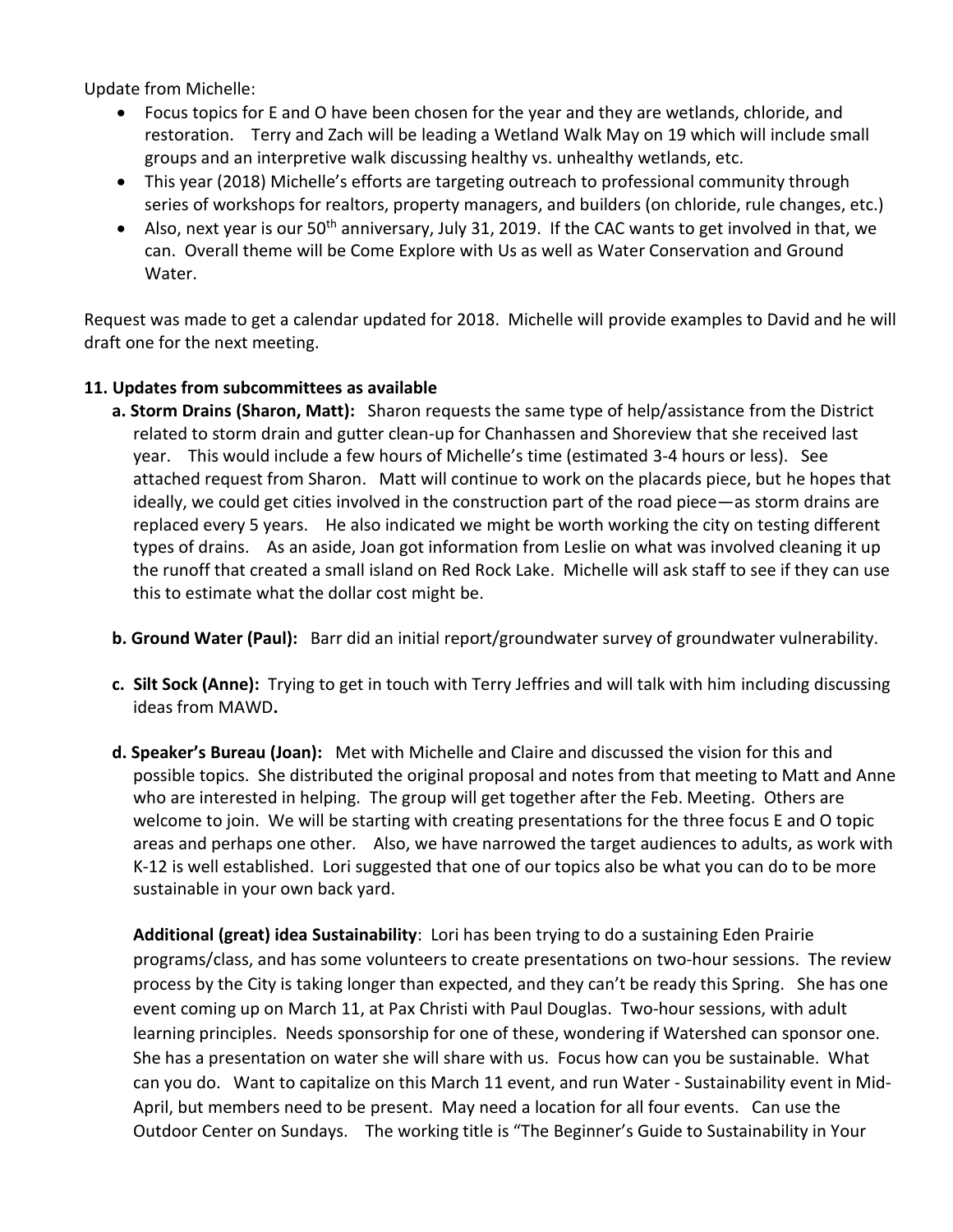Topic". Open on time frame. To make it happen, Lori needs official blessing and perhaps use of Watershed Demonstration Board.

A motion was made (Joan/Matt) and approved, as follows: The CAC believes that it is a good idea for the Watershed District to sponsor the Beginner's Guide to Sustainability water class that Lori has outlined, and good idea and should warrant further discussion with staff to determine if this is feasible.

**e. Lake Associations (David)**: David reported that the lake associations are quite varied, have different purposes, and he is not sure that this sub-committee is necessary. Upon discussion we agreed that the purpose of this was to try to engage with lake associations, educate and inform them (as they already had some vested interest in our waters) and potentially get volunteers from them. Paul volunteered to work with David on what this sub-committee should be addressing and potentially dove tailing with Lori's ideas on sustainability, etc. Michelle also confirmed that the leaders of several of these associations are on Michelle's list and receive news from us.

Matt added that, as we add new people we should revisit the subcommittees, and their scope as well as welcoming new people onto them. Perhaps we should also have a wetlands subcommittee.

Priorities for Education and Outreach for the year: Restorations, wetlands and chloride. To set goals, we need to know where we are starting, e.g. what shape are the wetlands in now, or they may be a like, etc.

Suggest that we also look at the website:

- 1. To get an update on where it is
- 2. To use the website effectively as a source and promote community events, to use it as a social media mechanism

## **12. Topics for 2018 agenda items and next meeting and pre-meeting/orientation:**

- 1. New Member orientation workshop, introductions, what I care about
- 2. Bylaw changes,
- 3. Subcommittee updates and review to determine if new ones are needed, some should be disbanded, and committee membership
- 4. Update on public comments on 10-year plan (Claire)
- 5. Draft calendar for 2018 (David will do a draft, with input/examples from Michelle)
- 6. Review of priorities for 2018: 10-year plan implementation, Ground Water conservation and reuse, wetlands, chloride reduction, creek restoration, 50<sup>th</sup> Anniversary planning, E&O, Scenic Heights
- 7. Input on E&O for 2018 including how to interface with other CAC's (moved to March meeting month)
- 8. Update on Website and how we use the website in 2018.
- 9. Update on status of Sustainability Class sponsorship requested by Lori and supported by CC

## **13. Upcoming events**

- a. RPBCWD Board of Managers Workshop on 10-year plan Feb 7th at 5:30 PM, 18681 Lake Drive East
- b. RPBCWD Board of Managers CAC Meet and Greet February 7th at 6:30 PM, 18681 Lake Drive East
- c. RPBCWD Board of Managers regular board meeting February 7th at 7:00 PM, 18681 Lake Drive East
- d. Annual Road Salt Symposium February 8, 2018 | Plymouth Creek Center